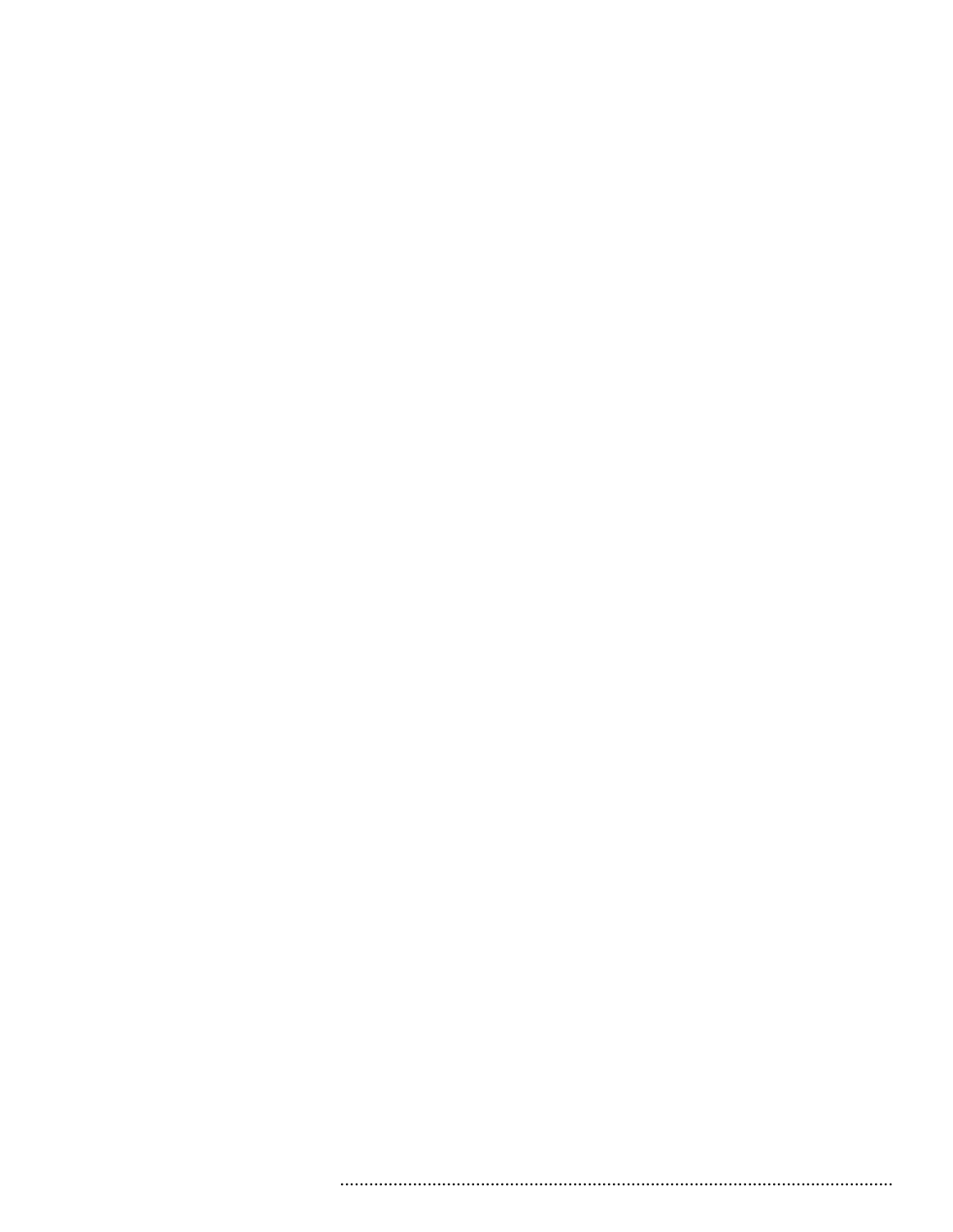

September 22, 2020

John K. Bissel Hansji Corporation 631 West Katella Ave. Fifth Floor Anaheim, CA 92802

## **Subject: Terra Vi Yosemite Supplemental Hydrogeology Information**

Dear John:

Geoscience has reviewed the comments to the proposed Terra Vi developments Draft Environmental Impact Report (DEIR). This letter provides supplemental information to the report submitted to you in March 2020 to respond the comments that related to source capacity testing of the Terra Vi wells.

## **Discharge Location**

Multiple comments questioned where groundwater produced during the pumping test was discharged. The discharge point is not discussed in the report because it has no significance to the test results. The discharge point was placed east of both pumping wells separated by a bedrock knob with the land surface draining away from the pumping wells. Regardless of the discharge location, the impact of the discharge water on the pumping levels would be insignificant. Drillers logs from the Terra Vi wells indicate 50 to 100 feet of overburden consisting of silt loam, loam and decomposed and weathered granite.

The attached Figure 1 shows the location of the discharge during the pumping test.

The overburden in TV-PW-3, the closest well to the point of discharge, is 83 feet and groundwater was not encountered until a depth of 220 feet. On site percolation rates were tested at an average of 5.2 inches per hour. Therefore, water discharged at the surface would take 22 days to reach the groundwater table. The discharge from a 10-day test would have no impact on the groundwater levels.

## **2019 Precipitation**

Several comments were made suggesting that testing was not valid because 2019 was a wet year. The source capacity assessment was completed in accordance with the established procedures set forth by the Tuolumne County. The County uses procedures developed by the State Water Resources Control Board (22 CAADC § 64554). The methodology selected from the County guidelines for the analysis (see Appendix C of the Geoscience report) is designed specifically to evaluate fractured bedrock (Hard Rock

> PO Box 220 Claremont, CA 91711 t. 909.451.6650 f. 909.451.6638 www.gssiwater.com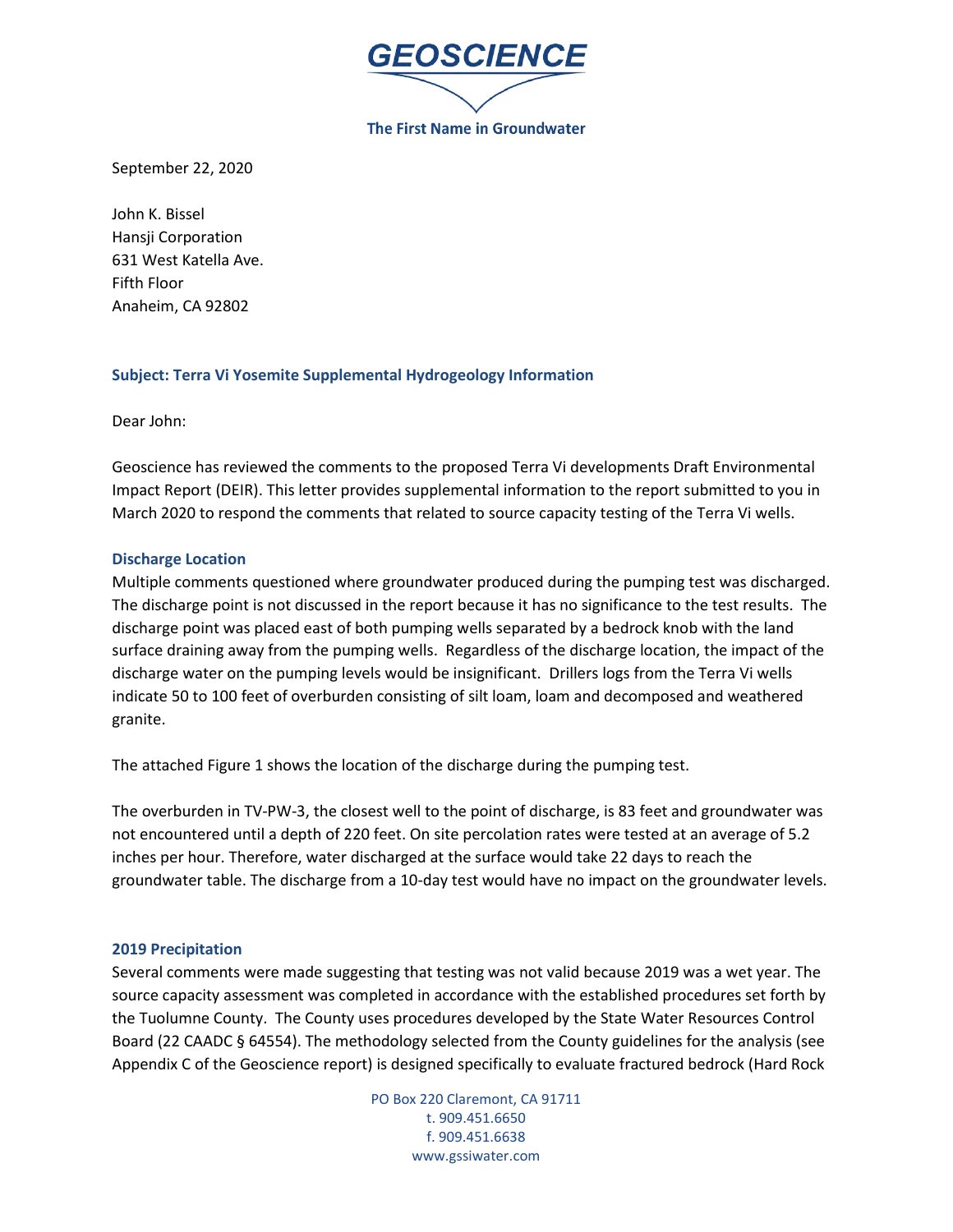wells). The methodology prepared by the SWRCB addresses the variation in annual rainfall by only allowing 50% of the tested well capacity to be used as the long-term well capacity for source supply.

To ensure that testing during any given year would account for dry and multiple dry years, Geoscience contacted the SWRCB staff (see page 15 of Geoscience report) to verify that the methodology included consideration of dry and multiple dry years. Their response was that the regulations and methodology using a 50% reduction as a factor of safety was intended as a conservative estimate for situations in which limited time-sequence data is available. The capacity cited is one-half the pumping rate established over 10-Days or 240 continuous hours of pumping at a constant and consistent pumping rate. To be overly cautious, Terra Vi elected to pump both wells at the same time and during the period that YUC was conducting a pumping test on the well closest to Terra Vi. (see Appendix B of the Geoscience report for the actual test data). The 38,160 gallons per day is simply 26.5 gpm converted to units of gallons per day by multiplying by the appropriate conversion factor. Over 76,000 gallons per day were pumped during test with complete recovery as defined by the County protocol. This amount is over four times the daily requirement for the project.

Further, while 2019 was a wet year, testing was conducted in late October to Early November, which is the driest portion of the year. Rainfall in 2019 was 27% above average for an approximately 100-year record. 2020 so far is among the 10 driest years of record (over 60% below average) but water levels in the wells are a maximum of 5.24 feet below the 2019 levels. Table 1 below shows measured groundwater elevations. The attached Figure 2 shows updated cumulative departure from mean precipitation data.

|            |             | <b>Water Level</b> |             | <b>Water Level</b> |                   |
|------------|-------------|--------------------|-------------|--------------------|-------------------|
| Well       | <b>Date</b> | (ft brp)           | <b>Date</b> | (ft brp)           | <b>Difference</b> |
| $TV$ -PW-1 | 9/1/20      | 71.34              | 10/10/19    | 66.75              | 4.59              |
| TV-PW-2    | 9/1/20      | 49.30              | 10/10/19    | 44.06              | 5.24              |
| $TV-PW-3$  | 9/1/20      | 41.77              | 10/10/19    | 38.55              | 3.22              |
| TV-MW-1    | 9/1/20      | 86.08              | 10/10/19    | 85.69              | 0.39              |
| TV-MW-2    | 9/1/20      | 29.86              | 10/10/19    | 25.91              | 3.95              |
| TV-MW-3    | 9/1/20      | 66.33              | 10/10/19    | 61.33              | 5                 |

## **Table 1: Depth to Groundwater in Terra Vi Wells**

The major difference in precipitation compared to the minor change in water levels demonstrates the significant volume of water in fracture storage and that the 50% factor of safety established in the State and County Protocol is both appropriate and conservative.

#### Geoscience Support Services, Inc. **Hansii**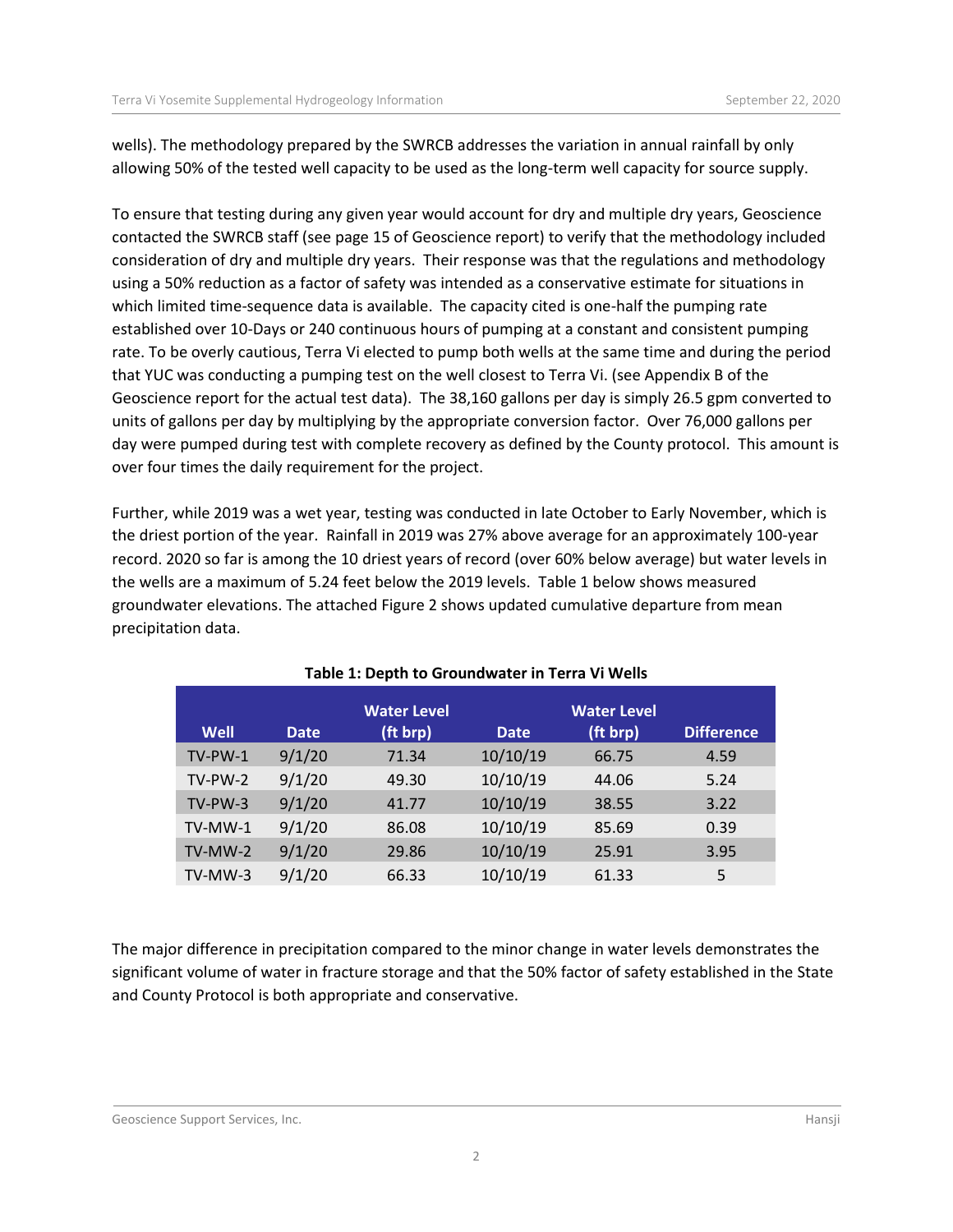### **Water Demand**

Multiple comment to the DEIR referenced water demand calculations. Based on the comments, demand calculations were revised to include common area amenities. Water demand is now anticipated to be 17,832.18 gallons per day (gpd) or 12.38 gallons per minute (gpm). The revised water quality demand calculations are included as Attachment A.

### **Wastewater Disposal**

Several comments were made regarding the disposal of wastewater. Wastewater will take many years to percolate to the depths of fractures that bear groundwater. County guidelines only require 8-feet of overburden over bedrock to provide the needed soil treatment for direct disposal of sewage into a septic system of leachfield. Drillers logs from wells in the project area show 54-104 feet of overburden, much more than is required for wastewater constituents to be attenuated and treated by the soil. In addition, the project will be treated to tertiary standards, unlike the existing residential sites that dispose of raw sewage to treatment systems. To our knowledge, there have not been complaints among neighbors of cross contaminating each other's wells.

If you have any questions, please contact me at your convenience.

Sincerely,

 $\overline{\phantom{a}}$  , and the set of the set of the set of the set of the set of the set of the set of the set of the set of the set of the set of the set of the set of the set of the set of the set of the set of the set of the s

Brian Villalobos, PG, CHG Principal Hydrogeologist

Encls.:

 $\mathcal{L}$ 

Christofer Coppinger, PG, CHG Senior Hydrogeologist

Figure 1: Well Locations and Discharge Line Figure 2: Annual Precipitation and Cumulative Departure from Mean Annual Precipitation Attachment A: Shamim Engineering Consultants Water Demand Calculations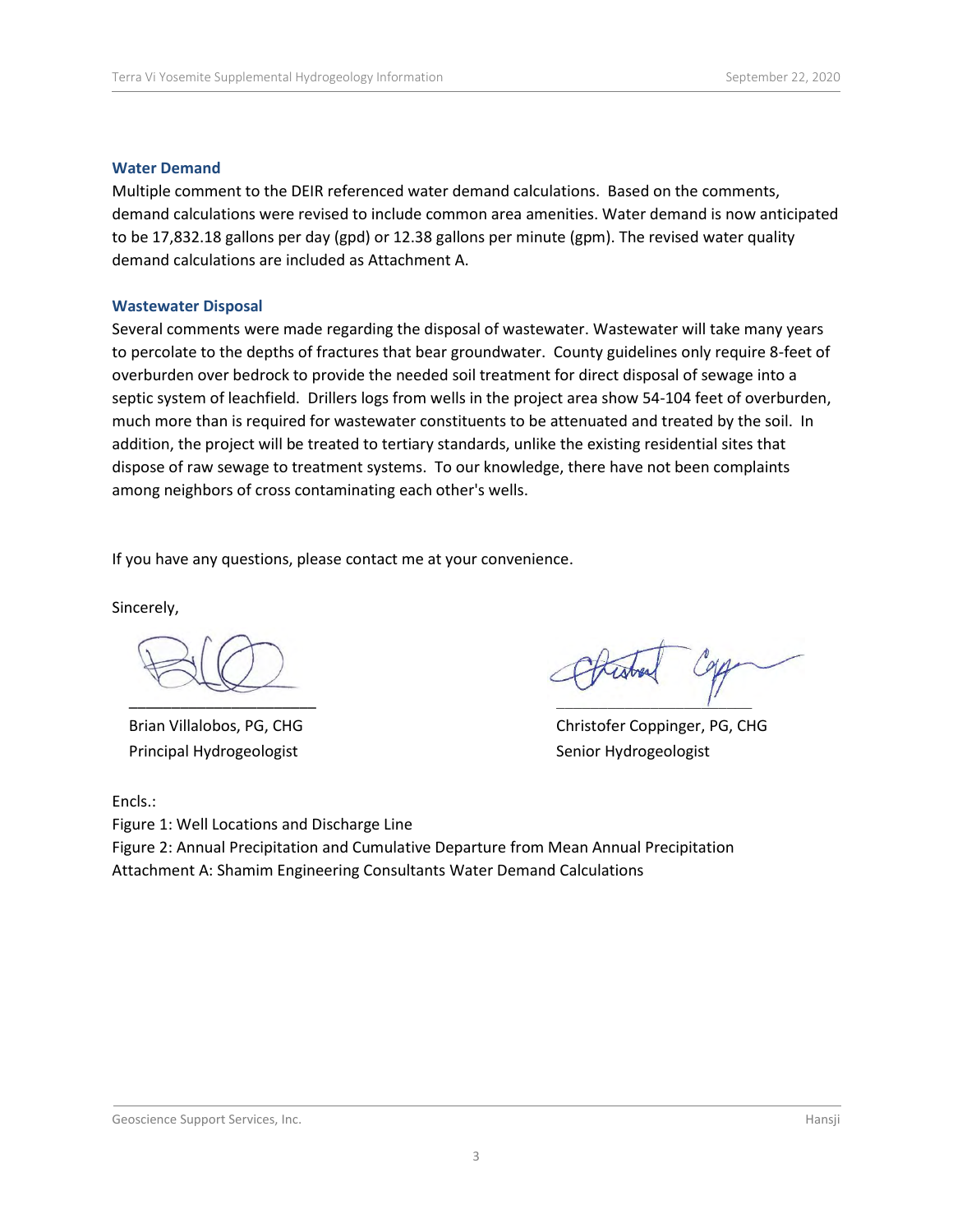

TERRA VI YOSEMITE

**HANSJI CORPORATION**

·



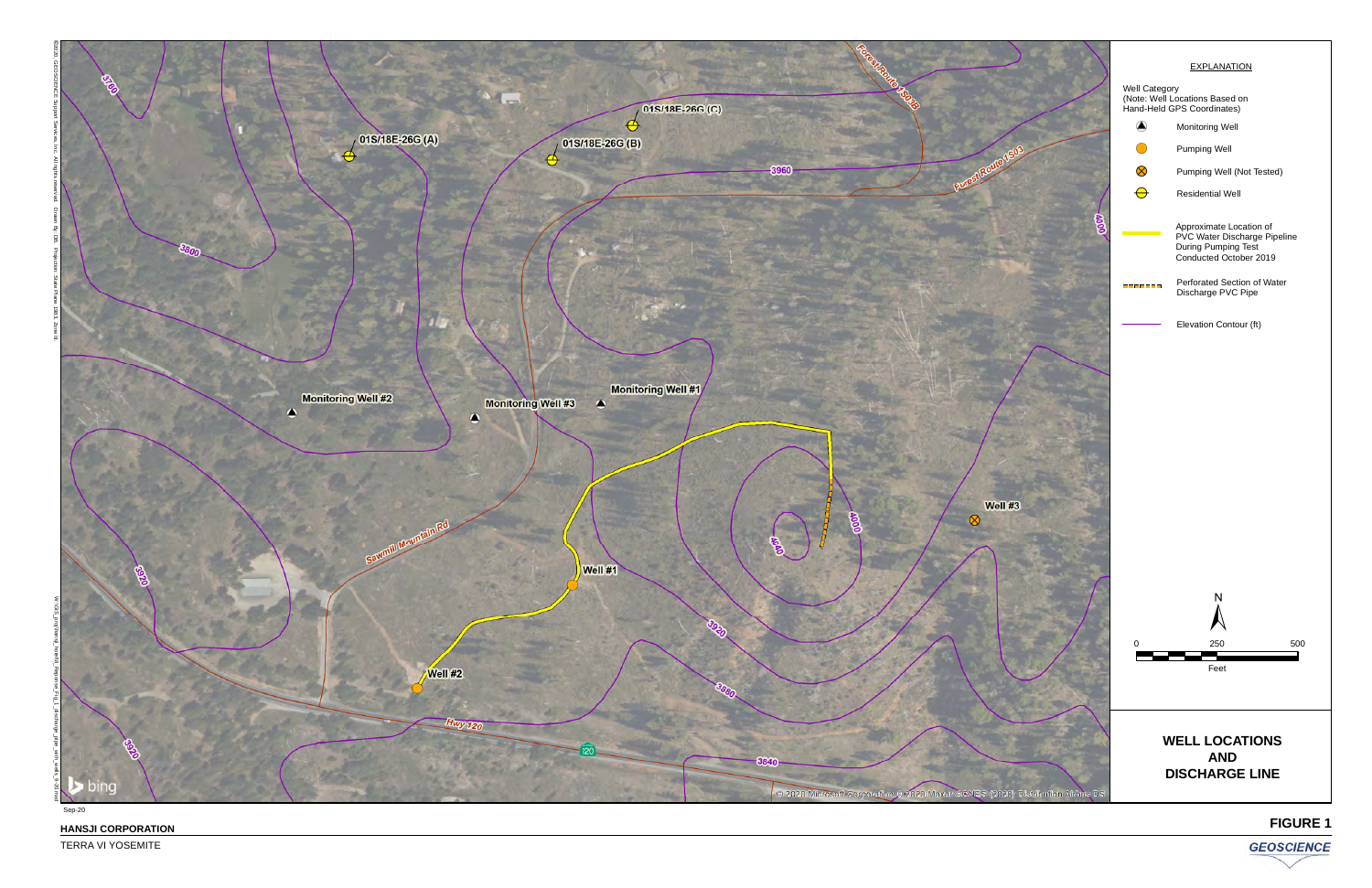

## **Figure 2: Annual Precipitation and Cumulative Departure from Mean Annual Precipitation (1919-2020) State Highway 120 and Sawmill Mountain Road**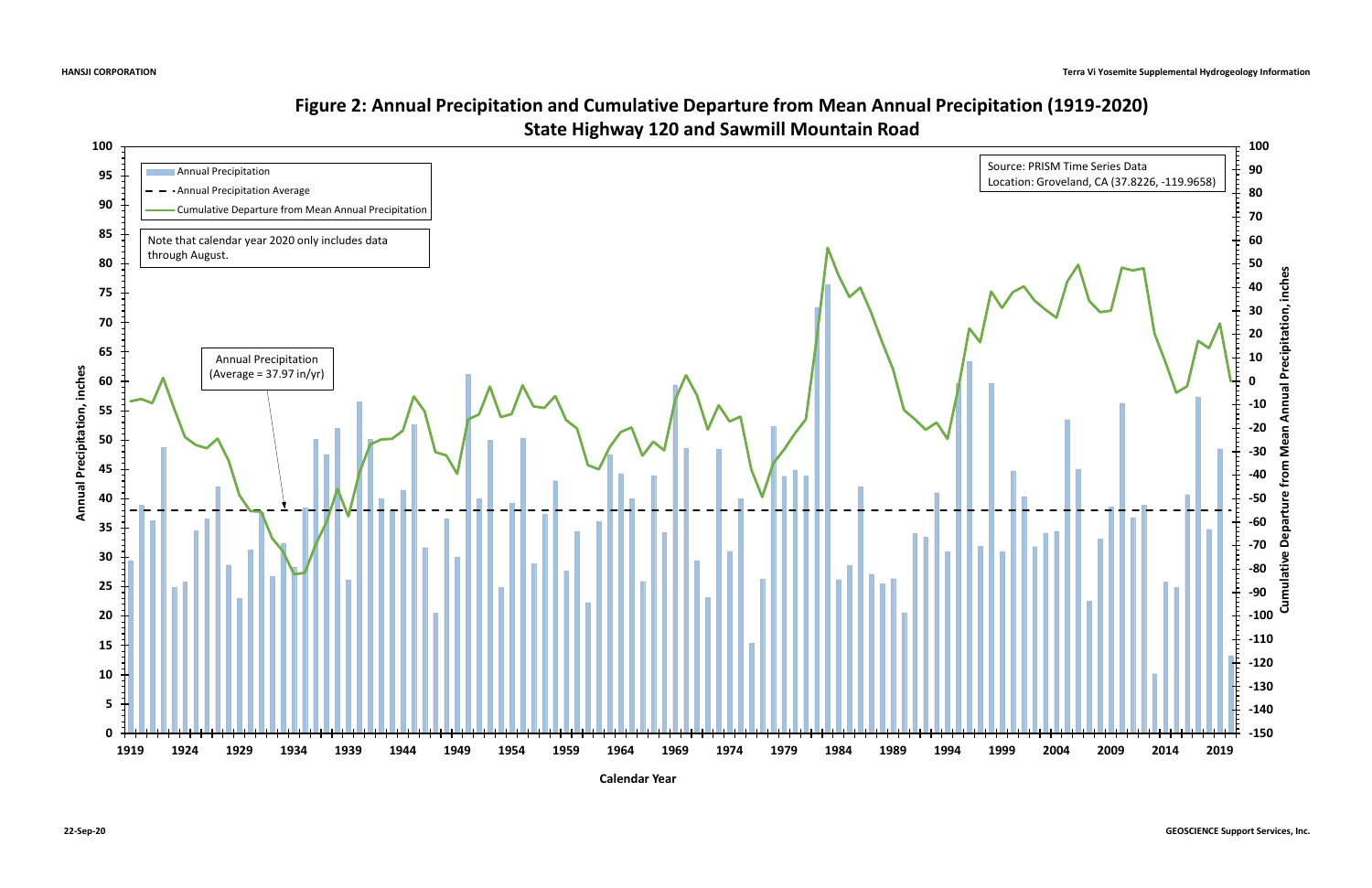## **SHAMIM ENGINEERING CONSULTANTS, INC.**

5847 Wilbur Ave., Tarzana, CA 91356 Tel: (818) 788-6778 www.Shamimengineering.com

To: Hansji Corporation 9/4/20 John Bissell

Re: Terra Vi Lodge Yosemite Yosemite, CA 95321

I

The Terra Vi Lodge project consist of a mixed-use lodge with 100 studio-type guest rooms, 26 studio-type cabins and five 4-bedroom employee housing structures. In addition, there is a swimming pool, gym, food and beverage facility, market, bar, and a common area men/woman restroom.

- 1. Total water fixture units for dwelling units = 1,027.5 Fixture Units (Per Plumbing Code)
- 2. Total domestic water usage for the dwelling units = 212 GPM (Per Plumbing Code)
- 3. We have 126 rooms consisting of 100 studio-type guest rooms and 26 studio type cabins with 1-bathroom each. There are also five 4-bedroom employees housing structures with 2-bathrooms and a kitchenette each. We are assuming the dwelling units have a 50/50 mix of female and male occupants.

 $(100)$  Studio-type rooms: 2 occupants per unit = 200 occupants (26) Studio-type cabins: 2 occupants per units  $= 52$  occupants  $(5)$  4-bedroom employee housing: 4 occupants per structure = 20 occupants

*Total dwelling unit occupants = 272 (Assume 136 Male and 136 Female occupants)* 

4. Typically, a hotel occupancy uses 152 GPD usage per dwelling unit:

## **131 units x 152 GPD = 19,912 GPD usage for the dwelling units**

- 5. Per the CalGreen Baseline Water Use calculations the water usage of the residential dwelling units is 5,545.52 GPD.
- 6. If you assume standard minimum efficiency code compliant fixtures per the Plumbing Code and CalGreen the water usage will be reduced by 16.12% from the Baseline calculations to 4,651.12 GPD. The flowrates of the plumbing fixtures are listed below:
	- a. Showerhead faucet with flowrate 1.6 GPM
	- b. Lavatory faucet with flowrate of 1.2 GPM
	- c. Kitchen faucet flowrate of 1.5 GPM
	- d. Water closet is 1.28 GPF

Based on this calculation you can reduce the 19,912 GPD figure by 16.12% to **16,702.18 GPD** total water usage for the dwelling units or **127.5 GPD/DU.**

7. The projects common area amenities such as Lodge, Bar, Market, Food and Beverage Facility, Common Area Restrooms and Pool will have a total daily load of **1,130 GPD or 8.6 GPD/DU.**